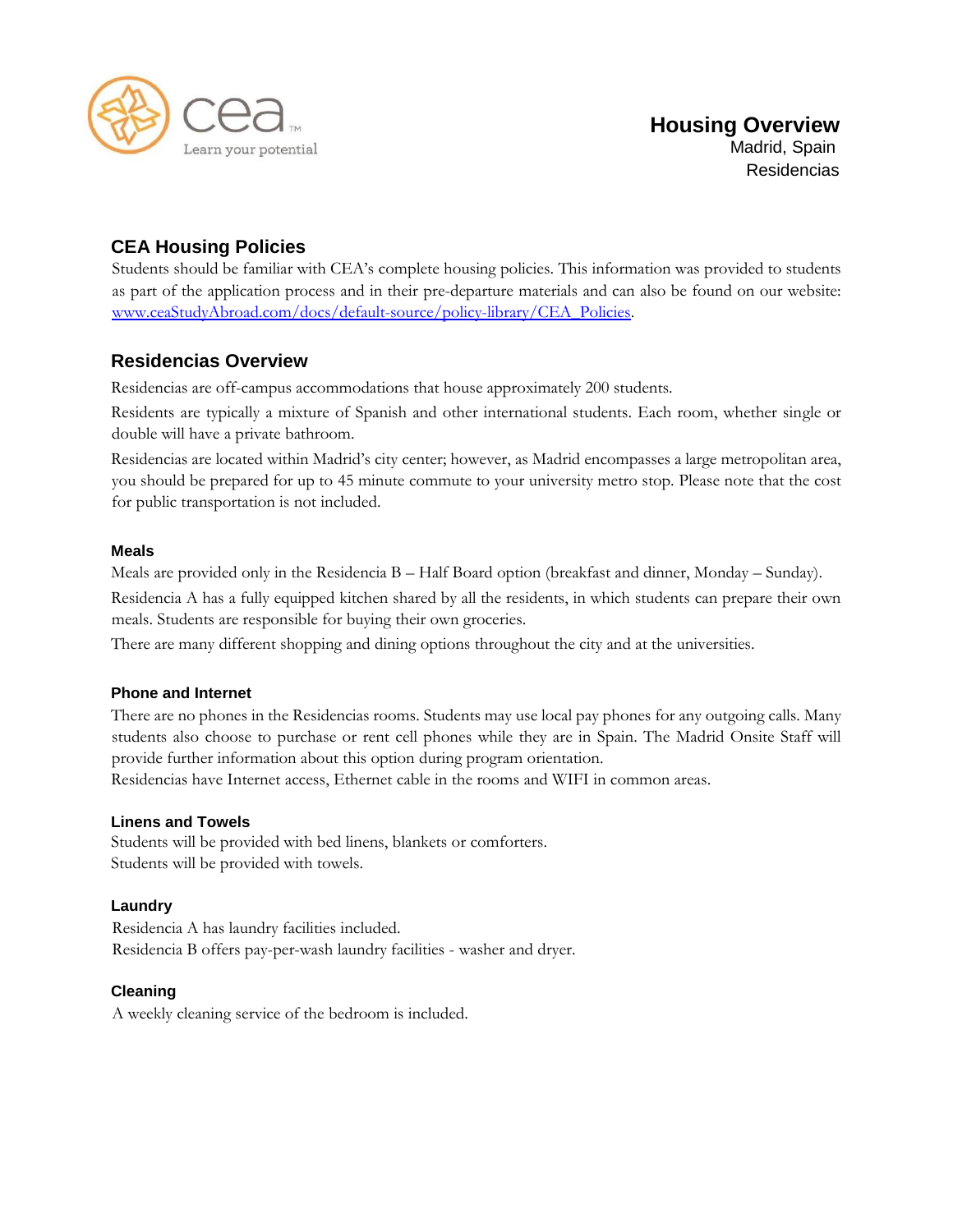#### **Maintenance**

There is an in-house maintenance service in the Residencias and students should report all incidents in the first instance to the Residencia reception. Students are asked to report any ongoing maintenance issues to the CEA Madrid Housing Department who will act on behalf of the students in such cases as well as whenever a student requests assistance.

# **Local Rules & Regulations**

#### **Alcohol, Smoking and Drugs**

Alcohol abuse or signs of drunkenness is not accepted. Smoking and drug consumption or possession is not allowed in any CEA housing.

#### **Amenities**

All rooms are fully furnished including a bed, closet, private or shared bathroom, and a desk.

#### **Guests**

Each Residencia has his own policy regarding overnight guests. Please check with the front desk staff for more information. CEA students are responsible for the conduct of their guests while on the Residencia premises.

#### **Curfew**

There is no curfew in any housing assignment. However, students should be respectful of their roommates and fellow residents when coming home late.

#### **Keys & Security**

Each student will be issued a key access card/bracelet to their room upon check-in. In the event that keys cards/bracelets are lost during the program, students will be responsible for the cost of a replacement. Students should inform CEA and the Residencia as soon as possible of any lost or stolen key cards.

CEA is not responsible for any lost or stolen personal items (laptops, jewelry, cell phones, cameras, bags, etc). We strongly advise students to insure their personal belongings for the time that they will be abroad. Any student who is a victim of crime should notify the onsite staff as soon as possible so that they are informed of the necessary safety protocols.

#### **Check-in**

Students will be driven to their Residencia from the airport when arriving on the check-in date.

#### **Check-out**

Students are supposed to leave their housing on the program end date, before noon.

#### **Utilities**

All utilities are covered.

Please note that students are expected to be mindful of this when using electricity, water and gas in their host country, and to be more conservative than they might otherwise be. Be aware that utility rates are typically much higher than in the US, and that it is important to make a sustainable and responsible consumption of resources.